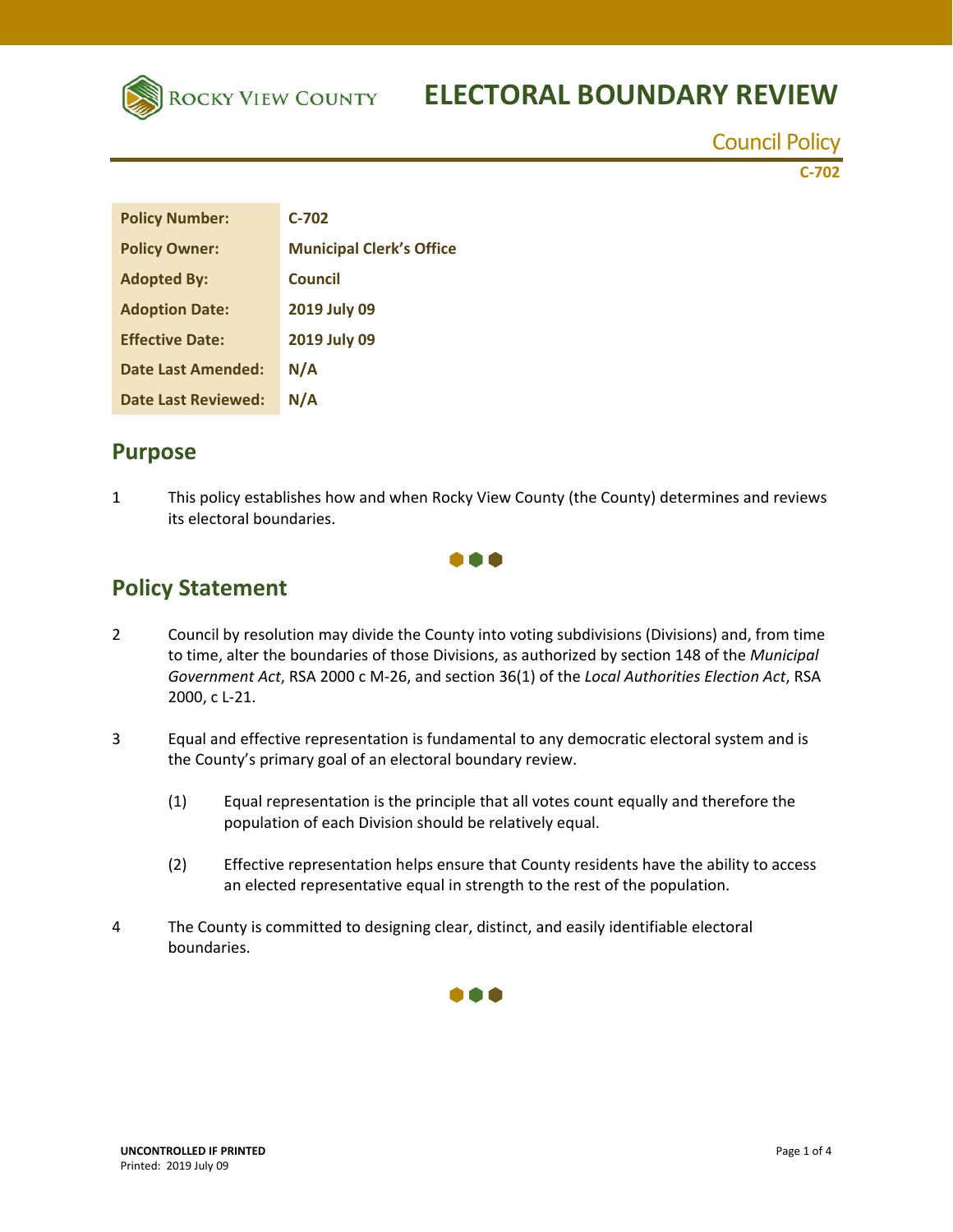

Council Policy

**C‐702** 

## **Policy**

#### Criteria

5 The County's electoral boundaries are reviewed and established based on the following criteria:

#### **Population per Division**

- (1) The optimum Population per Division is the primary factor in determining electoral boundaries. The County's total population divided by the number of Divisions is the optimum Population per Division.
- (2) For the purpose of this policy, the County's total Population is determined using either the last County census profile or the Federal Census official population list from Statistics Canada, whichever was completed most recently.
- (3) Electoral boundaries are designed so the Population of each Division is within a range of ± 25% from the optimum.

#### **Future Growth**

(4) Electoral boundaries are designed with the objective, wherever possible, to recognize how the timing of potential growth areas will affect population deviations.

#### **Easily Identifiable Boundaries**

(5) Wherever possible, electoral boundaries are identifiable to the public by using major roadways and significant natural and man‐made barriers such as the river, ravines, railways, etc.

#### **Least Number of Changes**

(6) Electoral boundary proposals should involve the fewest changes possible to accomplish the required adjustments.

#### **Communities of Interest and Diversity Within Divisions**

- (7) Electoral boundaries are designed to ensure communities with common interests or sharing a common roadway access are kept within the same Division.
- (8) Where possible, the distribution of residential, commercial, industrial, institutional, and green space areas between Divisions is taken into account so that each Division contains a mixture of these developments.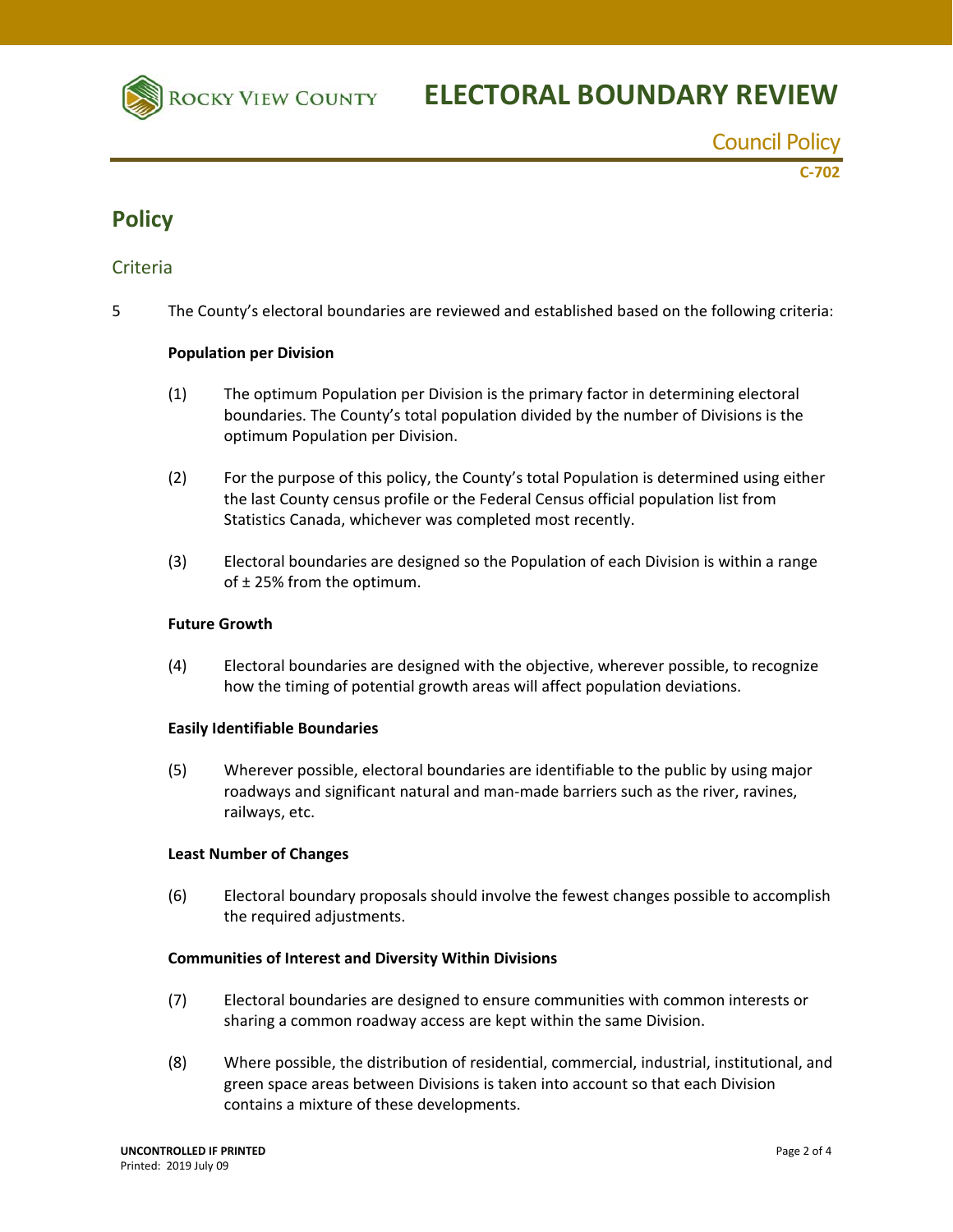

## **ROCKY VIEW COUNTY ELECTORAL BOUNDARY REVIEW**

Council Policy

**C‐702** 

- (9) Where possible the optimum population per division should take into account the County Plan, Intermunicipal Plans, and Area Structure Plans.
- (10) Where possible, the optimum Population per Division should respectively include both urban and rural areas.

#### **Historical Divisional Boundaries**

(11) Consideration is given to the historical electoral boundaries within an area but it is not mandatory that these boundaries are used.

#### Frequency

- 6 A review of the electoral boundaries will be monitored on an ongoing basis to ensure criteria of this policy are met.
- 7 Any revisions to the electoral boundaries must be completed at least one year before a County general election commences.

A A A

 $\bullet \bullet \bullet$ 

| <b>cererences</b>                     |                                                                                                                          |
|---------------------------------------|--------------------------------------------------------------------------------------------------------------------------|
| <b>Legal Authorities</b>              | Local Authorities Election Act, RSA 2000, c L-21<br>$\bullet$<br>Municipal Government Act, RSA 2000, c M-26<br>$\bullet$ |
| Related Plans, Bylaws, Policies, etc. | Rocky View County Bylaw C-5298-2000, "Electoral<br>$\bullet$<br><b>Boundaries Bylaw"</b>                                 |
| <b>Related Procedures</b>             | N/A                                                                                                                      |
| Other                                 | N/A                                                                                                                      |
|                                       |                                                                                                                          |

## **References**